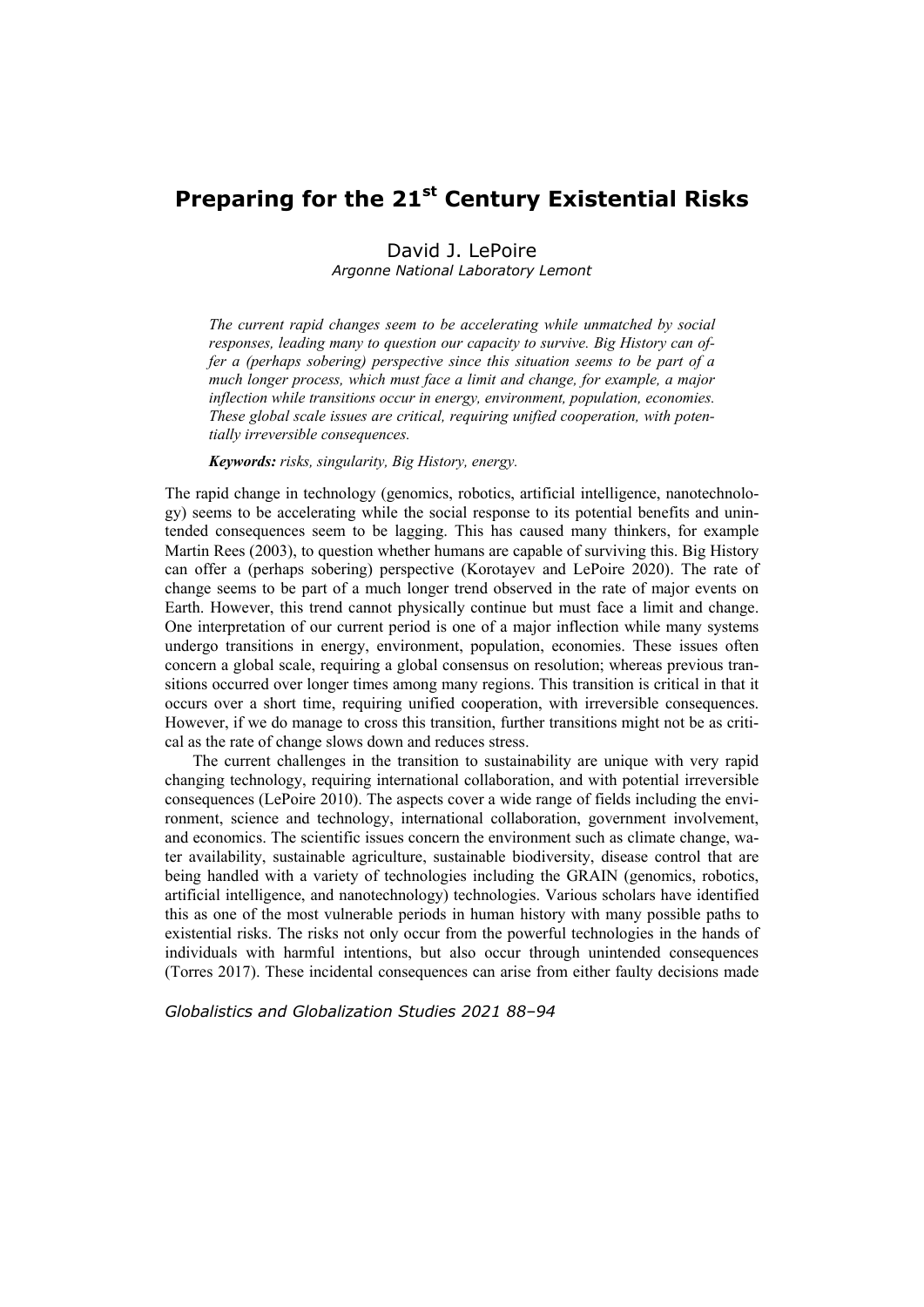with polluted information or surprising behaviors of complex systems. Examples of these are recent financial collapse, amplification of natural hazards, near catastrophes when performing safety studies of technological systems, potential pandemics, and potential cyber disruptions. The consequences of not addressing these risks correctly may lead to collapse, a technologically stuck society, or a suboptimal advanced technological society.

Much has been learned in the process of denying access to nuclear and cyber knowledge and materials that might cause harm. Rapid technology changes might require a more proactive strategy. One way to estimate the existential risks is to identify and extrapolate the scaling behavior of lower risk events, as has been applied to earthquakes and by the author to malicious use of radioisotopes. This technique could be applied to help build scenarios based on the trends that lead to possible, probable, and preferred outcomes. Possible leading indicators could be determined and monitored to help make decisions concerning criteria, characteristics, and options (similar to bioethics).

The work would need to be done with international collaboration with various futures groups such as IIASA, UN technology Development, Resilience and existential groups to develop this existential risk center along with international collaboration to facilitate risk mitigation while enhancing benefits of the technology it discovers. While the planetary boundaries and resilience studies could provide significant information, the focus of this project would be wider.

As mentioned in the *Anticipatory Governance: Practical Upgrades*,

Other countries have developed systems in their governments that enable them to plan and execute long-range policy, but the U.S. Government continues to operate using institutions designed for an era gone by. The consequences are visible in terms of an increasing number of collisions with "unforeseeable events" and the terms of economic opportunities lost to rivals who are consistently pursuing their strategies (Fuerth and Faber 2012).

There have been many historical transitions in Big History (LePoire 2019). Some of the human transitions include the transitions to agriculture, civilization, and industrialization. These transitions occurred over a relatively long period with different innovations being diffused over somewhat independent regions. The analysis of the timing of these transitions shows an accelerating pattern over increasing spatial scales. This leads to the current challenges in the transition to sustainability which are unique with very rapid changing technology, requiring international collaboration, and with potential irreversible consequences. That is, there might only be one chance for a globally integrated transition. These challenges can only be met with consideration of a wide range of fields including science and technology, international collaboration, government involvement, and economics.

Various scholars have identified this as one of the most vulnerable periods in human history with many possible paths to existential risks (Torres 2017; Wilson 2013). The risks not only occur from the powerful technologies in the hands of individuals with harmful intentions, but also occur through unintended consequences. These incidental consequences can arise from either faulty decisions made with polluted information or surprising behaviors of complex systems. The examples of these are recent near financial collapse, amplification of natural hazards, near catastrophes when performing safety studies of technological systems, potential pandemics, and potential cyber disruptions. The consequences of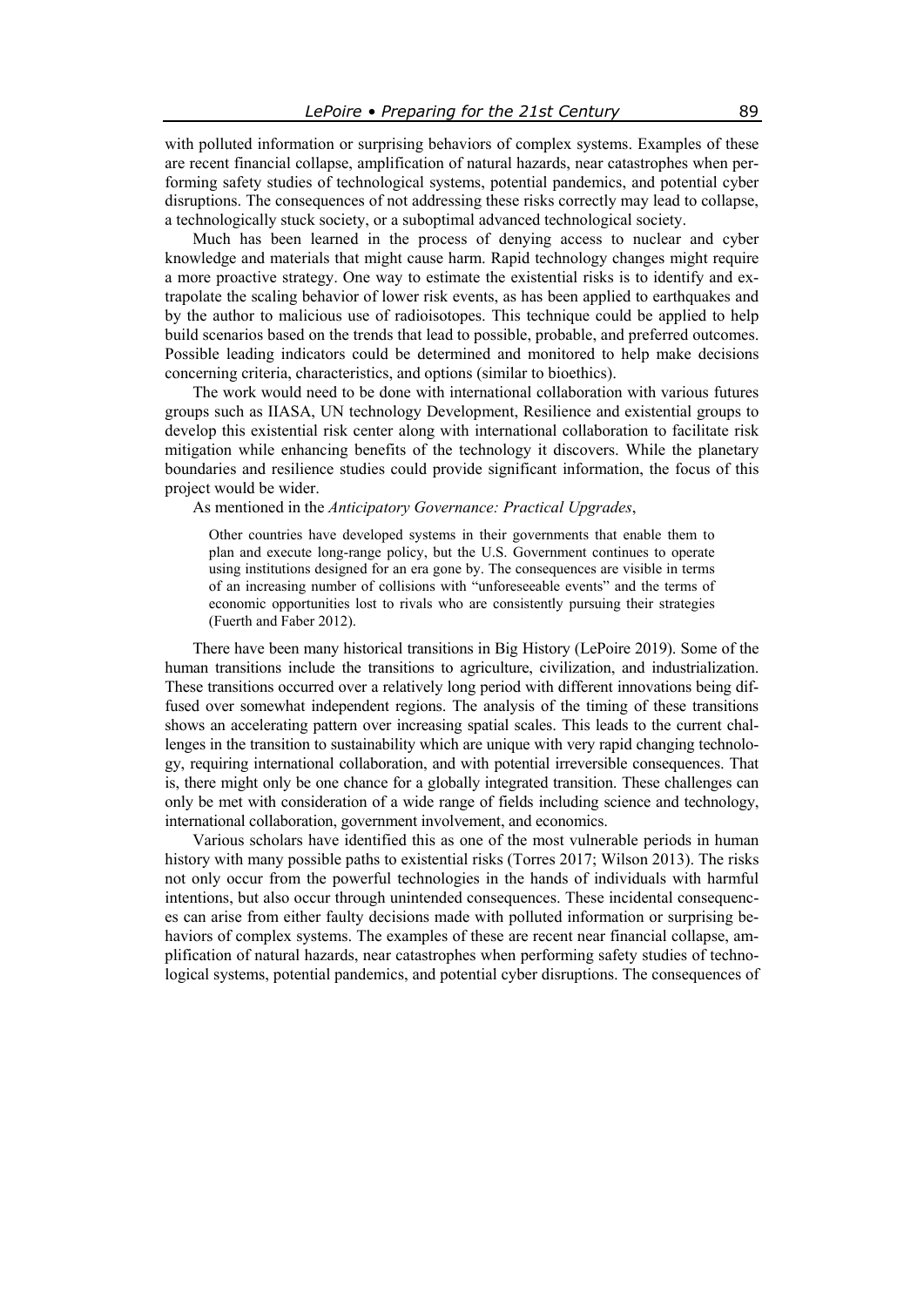not addressing these risks correctly may lead to collapse, a technologically stuck society, or a suboptimal advanced technological society.

## **Trends Envelopes**

There are many disparate energy scenarios roughly categorized as business as usual or progressive. There are many factors that might determine which path is taken including technological advances, political will, and global development rates. While all of these are quite uncertain, there are trends that might help reduce some of the uncertainty, leaving better clarity to the remaining factors. These trends include the convergence of the gap in global inequality as more people realize better lifestyles (Korotayev, Goldstone, and Zinkina 2015). This gap has been correlated with the population growth rate. There is also the advance of technology and development in finding more efficient and cost-effective means to deliver substitutes such as renewable energies. These learning curves show the factor in cost reduction for a doubling of production, as have been seen in both solar and wind energy development (Elshurafa *et al.* 2018).

However, this innovative path may put pressure on certain segments. If the world were to equalize its energy use to the level of the U.S., then it would take about four times as much energy. The current phase seems to be investments in conservation, but this is nearing the peak and seems to be replaced with the renewable energies of wind and solar. At the same time, economic growth seems to be somewhat decoupled from increased energy use in the developed countries. A final trend is the decarbonization of primary energy fuel, showing a logistic transition. These trends are combined to help build an envelope of potential scenarios. This is compared to the business as usual and the progressive scenarios of others.

# **Scenarios**

The International Institute for Applied Systems Analysis (IIASA) constructed a set of possible scenarios (Grübler *et al.* 2002). The assumptions that would lead to a prediction of renewables/nuclear are similar to the IIASA Scenario C: 1) The relative use of coal and oil/natural gas will remain quite constant (prediction from the logistic analysis), and 2) renewables/nuclear will substitute for them with strong growth after 2020. However, some of IIASA's other scenarios could result when starting with slightly different assumptions, for example development of nontraditional fossil fuels, such as tar sands, oil shale, or methane hydrates. Various predictions about the reemergence of nuclear power have been suggested, but even the most aggressive of these scenarios would not generate the historical logistic growth rates seen in previous substitutions (Devezas *et al.* 2008).

However, recent trends (*i.e.*, since the 1970s) suggest that economic factors are leading to a more efficient use of energy, although there are many other opportunities for further conservation (Ausubel 2003; Lovins 2011). There are many other global issues besides energy accessibility, but energy may be the key for addressing other issues concerning water, pollution, and illness (Smalley 2003). Leaders might over commit to an existing energy source and therefore find it more difficult to make a transition using new technologies and sources. Ausubel (2003) looked at a series of technology transitions and found that the early adopters tend to over commit, while later adopters can learn to use the technologies more efficiently.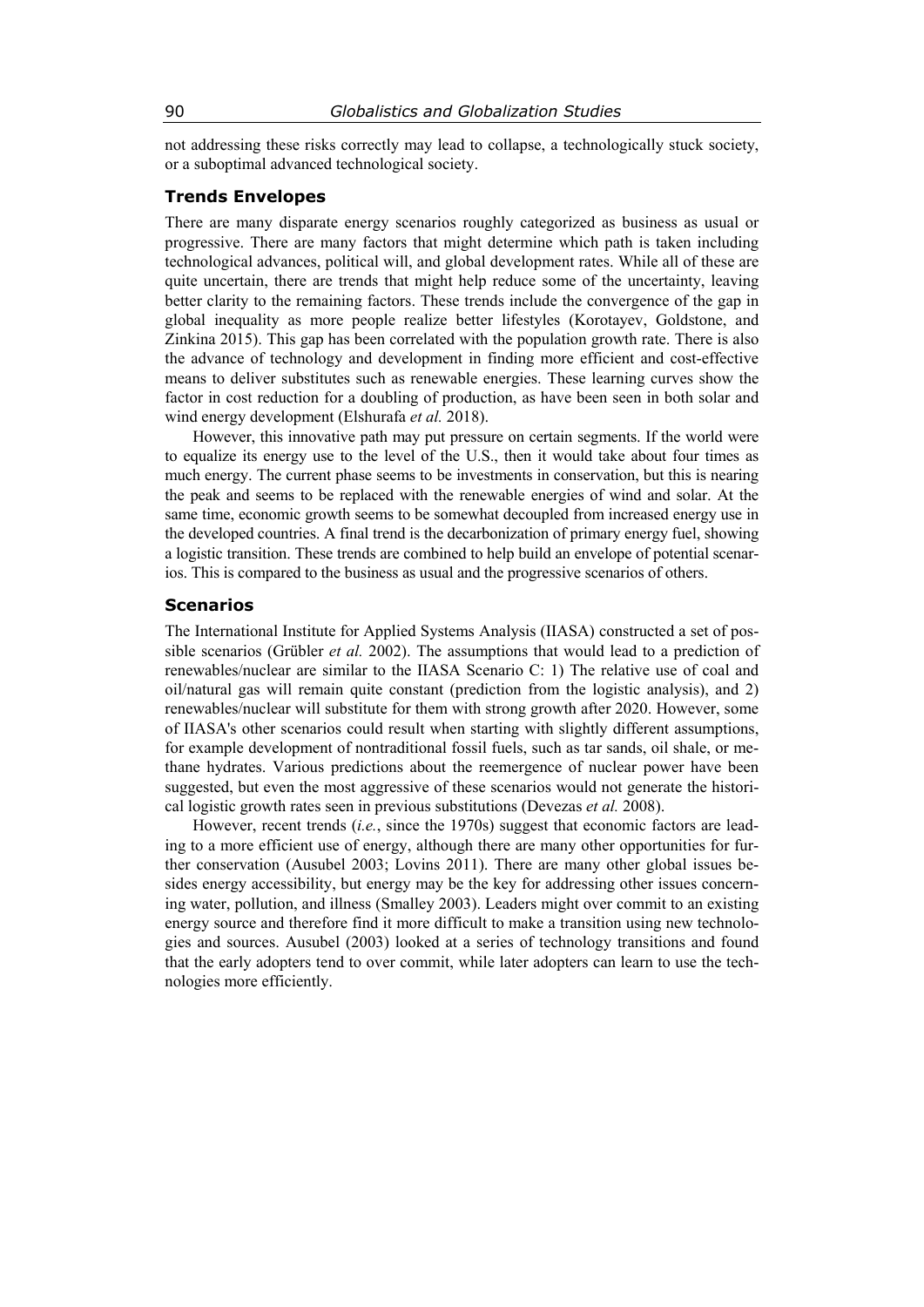If the system of human development through energy use and technology development follows the patterns of adaptive complex systems, then future development might continue towards the accelerating rates towards more chaotic states as suggested by Kurzweil (2012), or reverse the bifurcations in an overarching logistic framework suggested by Modis ( 2002). Bifurcation reverse has been studied in ecological complex systems (Stone 1993). A speculative possible interpretation is that the transitions from commerce, industrial, and knowledge-based societies are superimposed on the development of a system undergoing bifurcations as an ordering parameter, such as energy use per capita, increases. A reversal would coincide with a slowing down of technological change. Much change would still occur, although not at an ever accelerating pace. This might be similar to a transition to a sustainable society, where growth is not the highest priority.

### **Tools**

It is unclear whether current tools and techniques along with many others being developed or yet to come will be sufficient to mitigate potential environmental problems. At a larger level, the question of nature's sustainability has been recently debated with seemingly opposite hypotheses – the Gaia Theory (named after the Greek Earth Goddess) advocated by James Lovelock (Volk 2003) since the 1970s, and the more recent Medea (the Greek mythological figure who killed all her children) Hypothesis by Peter Ward (2009).

The Gaia Hypothesis suggests that the Earth's systems of geology, biology, and climate act together in a self-regulating system that has been able to maintain temperature, atmospheric composition, and salinity of the oceans suitable to the evolution of life on Earth, despite outside changes like the intensity of solar irradiation. The computer simulation Daisyworld was developed by Lovelock in the early 1980s to demonstrate the principle that plant growth could alter albedo as a feedback mechanism to stabilize temperature.

Lovelock's most recent extension includes how this Earth system might be strained to a tipping point from the environmental impacts of humans and our technology, specifically energy use. He takes the perspective of a physician, making an analogy with the diagnosis that Gaia is becoming sick and fighting it with a fever, that is Gaia is fighting against the human-caused impacts to maintain the Earth system survivability. He advocates the use of nuclear energy, at least in the near term, to circumvent major environmental impacts from climate change. This would give time for renewable energy sources to develop to an economic and efficiency level to support a sustainable society.

The question is, then, what is the role of humans? In the Gaia Theory we are part of nature and the system should try to stabilize in various ways including human intervention or natural reduction of human impact. The alternative Medea Hypothesis suggests that that the environment is always under stress by the current biosphere. Then it is up to us to intervene or have a pathway to adaptation to a new system. These two might be compatible if evolution is viewed as a sequence of systems that respond to the environment, overshoot, collapse, and regenerate as a new system – similarly to the Panarchy model (Gunderson and Holling 2002). In this way the system maintains life through a series of collapses of unstable systems, similarly to the punctuated equilibrium model of evolution.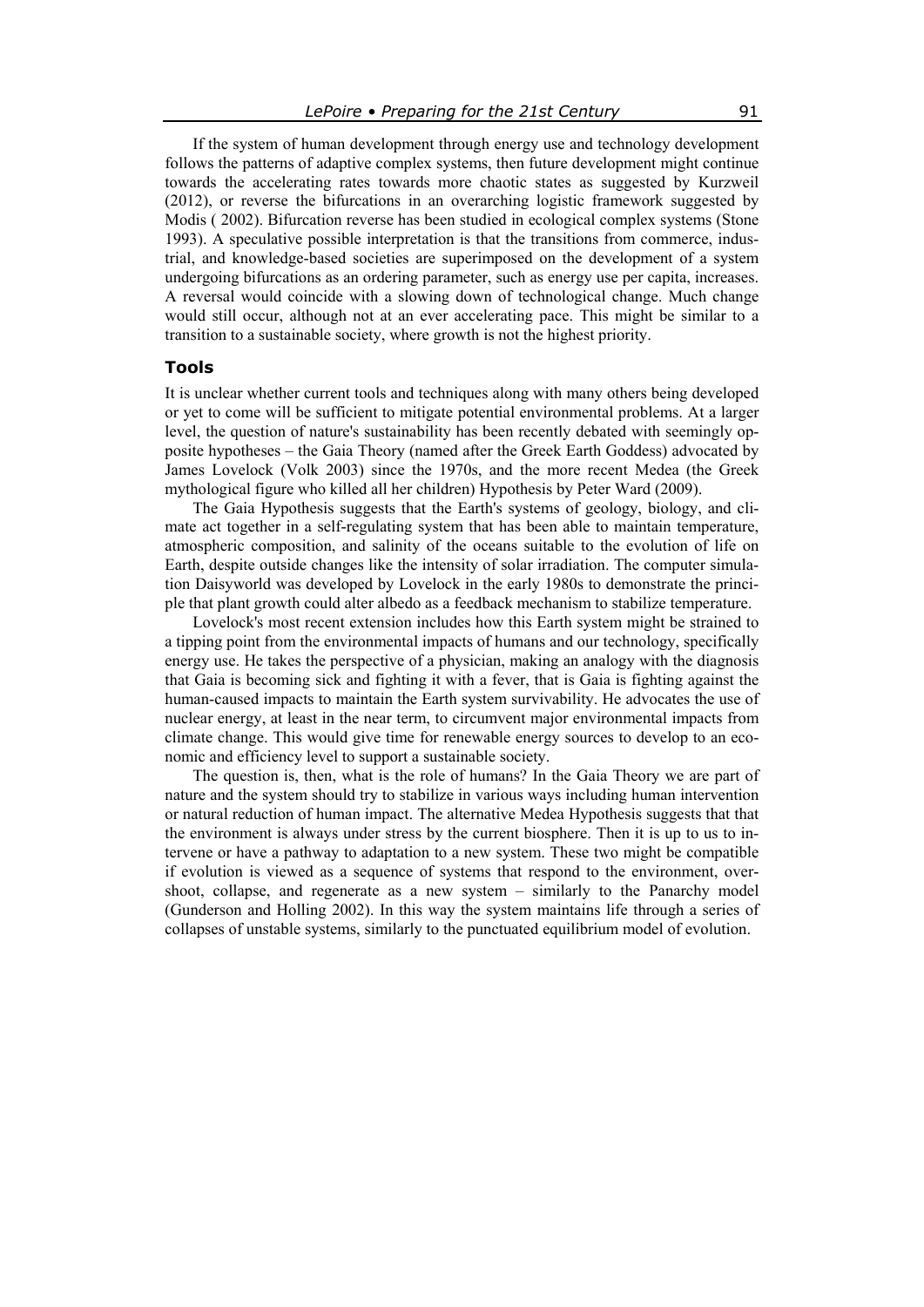## **Metaphor**

Metaphors are an important way to facilitate understanding of new processes. This metaphor is constructed based on the transition fueled with a limited supply of fossil fuels from sustainable pre-industrial society to another more advanced sustainable society (LePoire 2018). However, to realize this potential, society must transition to a sustainable energy supply since fossil fuels are dwindling. A major question is whether this global transition can be completed at the same time that global development continues to improve lifestyles and economic opportunities. To help understand some of the complex relationships and challenges in this transition, a metaphor of evolving technological society as a rocket is developed, which once launched needs to reach a critical velocity and altitude before obtaining a sustainable orbit. The basis for the metaphor is that there are two stationary locations for the rocket – the ground (pre-Industrial society) and a stable orbit (advanced technological society). The rocket transitions between the two with technology to utilize a finite amount of fuel to overcome gravity and atmospheric friction to attain a speed, altitude, and orientation for a stable orbit.

Technological civilization depends on large energy flows but its current major energy sources from fossil fuels are dwindling. Much economic progress was made in the twentieth century with the energy generated from burning fossil fuels improve the quality of life for many people. However, to continue on a successful path, civilization must transit to a sustainable energy supply. This transition involves a balance of increasing energy demand (from both increasing population and lifestyles) with the new energy sources and improved efficiency. However, the higher quality of living often results in a decreased (or negative) population growth rate. A major question is whether this global demographic transition can be completed simultaneously with the world's energy transition from fossil fuel to renewables. If energy resources dwindle before the demographic transition is complete, economic foundations may crack.

An evolving technological society as a rocket is a metaphor. A rocket, once launched, needs to reach a critical velocity and altitude before obtaining a sustainable orbit. Once a stable orbit is attained, there are many further beneficial options such as space observations or facilitating further space exploration. As we already pointed, the basis for the metaphor is that there are two stationary states for the rocket – the ground and a stable orbit. The ground is analogous to the historical situation of a society based on traditional solar energy for crop growth, warmth, wind, and water. The stable orbit is analogous to an improved situation of an advanced society with more freedom, comforts and fulfillment, which is also stable through technologically capturing a larger fraction of the solar energy (or supplementing it with nuclear fission or fusion). Also, it is not clear if society's transition to energy sustainability (the metaphorical stable orbit) will be completed successfully. For example, fuel could run out or a fundamental flaw could disrupt the process.

We are in the process of determining whether this energy transition can be done. Learning curves for wind and solar technologies show that the cost of production reduces by a factor for every doubling of production. This cost reduction is driven by improvements (learning) in the production process. The variability of many renewable sources due to night, clouds, calm weather necessitates an ability to temporarily store energy when it is produced.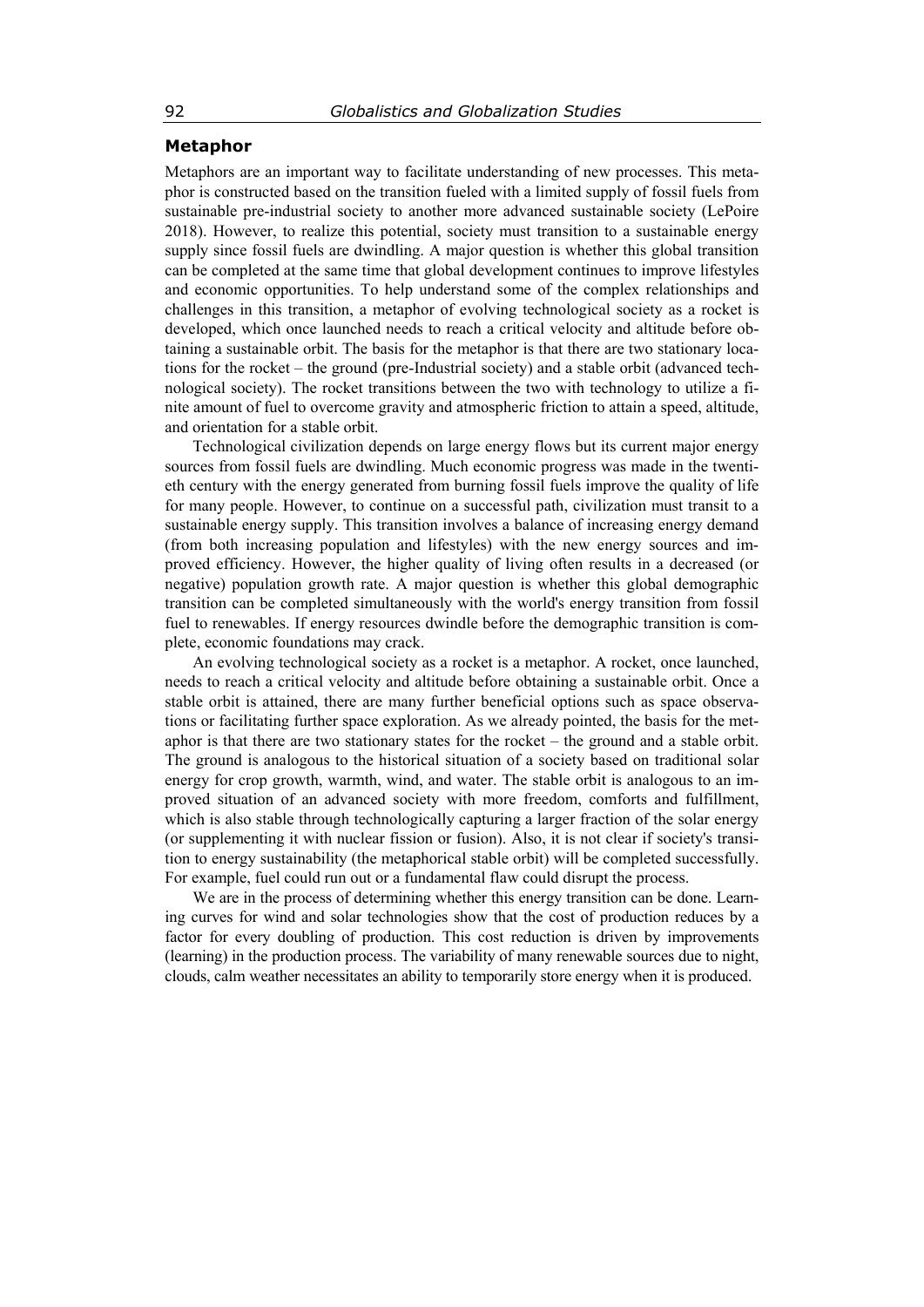The main metaphor is that just like a rocket, the society that advances with fossil fuel is initially on an unsustainable path. After launching from the safety of the ground (leaving early agricultural sustainability), there is another sustainable situation – the orbit for the rocket and the use of technologically enhanced renewable energy for society. Both systems – rocket and civilization – have to reach the second stable situation before their limited amount of fuel runs out. There are also many similar issues such as achieving stability, transitioning to new stages (phases), and passing through the atmospheric friction (GHG release). First, the situation of a successful launch into orbit includes aspects of preparation, launching, achieving stability, surviving atmospheric friction, flight planning, and obtaining orbit will be discussed.

To have a successful launch into orbit, many engineers, controllers, and astronauts work together to design and then monitor progress so that changes can be made to correct problems. Currently we do not have a set of equivalent monitors or controls. In many cases we really do not know the characteristics of the systems, for example the amount of fossil fuel, the  $CO<sub>2</sub>$  level that causes irreversible harm, the number of people that need the energy, the level of energy efficiency that is attainable, the economic viability of renewable energy sources. The transition to sustainable energy seems to have started (lifted off) with some self-correcting systems like market economy. It has also undergone a few changes in technologies (stage separations), for example, dramatically increase energy efficiency. But only now do the possible criteria for reaching sustainability such as total energy demands and technologies (stable orbit parameters such as altitude and speed).

In conclusion, this current period seems to offer difficult and unique challenges as we move towards global sustainability. In this case, all available information helps in developing scenarios based on previous trends, monitoring the transitions with key indicators, and adapting to the emerging situations with scenario revisions to help guide networked collaborative decision makers.

### **References**

- Ausubel, J. H. 2003. *Decarbonization: The Next 100 Years*. 50<sup>th</sup> Anniversary Symposium of the Geology Foundation Jackson School of Geosciences. Austin, TX: University of Texas.
- **Devezas, T., LePoire, D., Matias, J. C. O., and Silva, A. M. P. 2008.** Energy Scenarios: Toward a New Energy Paradigm. *Futures* 40 (1): 1–16. URL: https://doi.org/10.1016/j.futures. 2007.06.005.
- **Elshurafa, A. M., Albardi, S. R., Bigerna, S., and Bollino, C. A. 2018.** Estimating the Learning Curve of Solar PV Balance-of-System for Over 20 Countries: Implications and Policy Recommendations. *Journal of Cleaner Production* 196: 122–134.
- **Fuerth, L. S., and Faber, E. M. H. 2012.** *Anticipatory Governance Practical Upgrades: Equipping the Executive Branch to Cope with Increasing Speed and Complexity of Major Challenges.* Washington, DC: National Defense University Press.
- **Grübler, A. N., Nakicenovic, N., and Nordhaus, W. D. 2002.** *Technological Change and the Environment.* Laxenbourg: International Institute for Applied Systems Analysis.
- **Gunderson, L. H., and Holling, C. S. 2002.** *Panarchy: Understanding Transformations in Human and Natural Systems.* Washington, DC: Island Press.